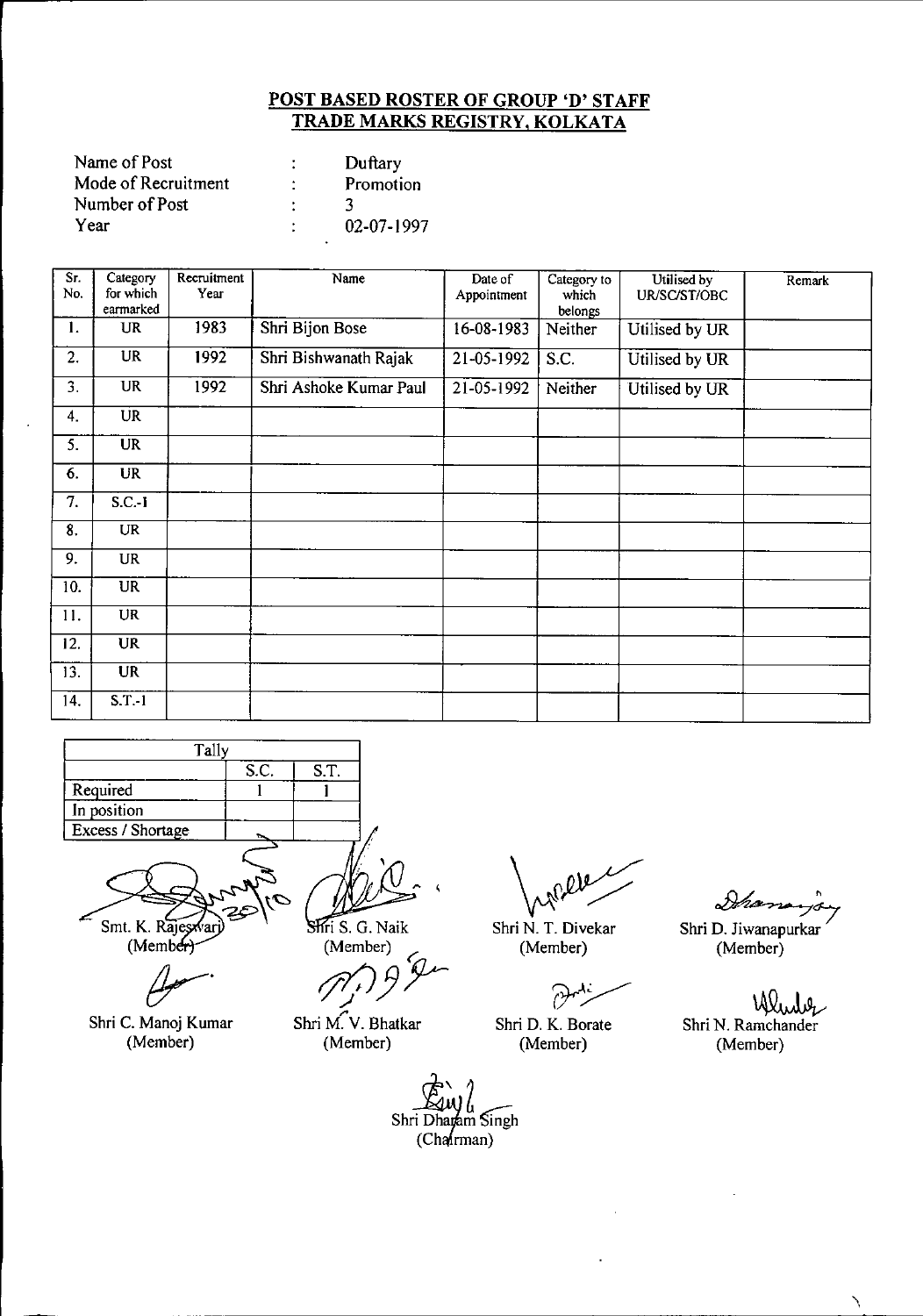| Name of Post        | Duftary    |
|---------------------|------------|
| Mode of Recruitment | Promotion  |
| Number of Post      |            |
| Year                | 31-12-1997 |

| Sr<br>No.      | Category<br>for which<br>earmarked | Recruitment<br>Year | Name                   | Date of<br>Appointment | Category to<br>which<br>belongs | Utilised by<br>UR/SC/ST/OBC | Remark |
|----------------|------------------------------------|---------------------|------------------------|------------------------|---------------------------------|-----------------------------|--------|
| $\mathbf{l}$ . | UR                                 | 1983                | Shri Bijon Bose        | 16-08-1983             | Neither                         | Utilised by UR              |        |
| 2.             | <b>UR</b>                          | 1992                | Shri Bishwanath Rajak  | 21-05-1992             | S.C.                            | Utilised by UR              |        |
| 3.             | <b>UR</b>                          | 1992                | Shri Ashoke Kumar Paul | 21-05-1992             | Neither                         | Utilised by UR              |        |
| 4.             | UR                                 |                     |                        |                        |                                 |                             |        |
| 5.             | <b>UR</b>                          |                     |                        |                        |                                 |                             |        |
| 6.             | <b>UR</b>                          |                     |                        |                        |                                 |                             |        |
| 7.             | $S.C.-1$                           |                     |                        |                        |                                 |                             |        |
| 8.             | <b>UR</b>                          |                     |                        |                        |                                 |                             |        |
| 9.             | <b>UR</b>                          |                     |                        |                        |                                 |                             |        |
| 10.            | <b>UR</b>                          |                     |                        |                        |                                 |                             |        |
| 11.            | <b>UR</b>                          |                     |                        |                        |                                 |                             |        |
| 12.            | <b>UR</b>                          |                     |                        |                        |                                 |                             |        |
| 13.            | <b>UR</b>                          |                     |                        |                        |                                 |                             |        |
| 14.            | $S$ $T - 1$                        |                     |                        |                        |                                 |                             |        |

| Tally             |      |      |
|-------------------|------|------|
|                   | S.C. | S.T. |
| Required          |      |      |
| In position       |      |      |
| Excess / Shortage |      |      |
|                   |      |      |

Smt. K. Rajeswari (Member)

Shri C. Manoj Kumar (Member)

Shri S. G. Naik

(Member)

 $($ Welliber)<br> $($ )  $9$ 

Shri M. V. Bhatkar (Member)

 $\alpha$ 

Shri N. T. Divekar (Member)

 $\partial^k$ 

Shri D. K. Borate (Member)

 $\sqrt{n}$ Shri D. Jiwanapurkar / (Member)

.~ Shn N. Ramchander W  $\boldsymbol{p}$ (Member)

 $\hat{\Sigma}_1$ 

*dr..;* '4~. Shri Dharam Singh (Chairman)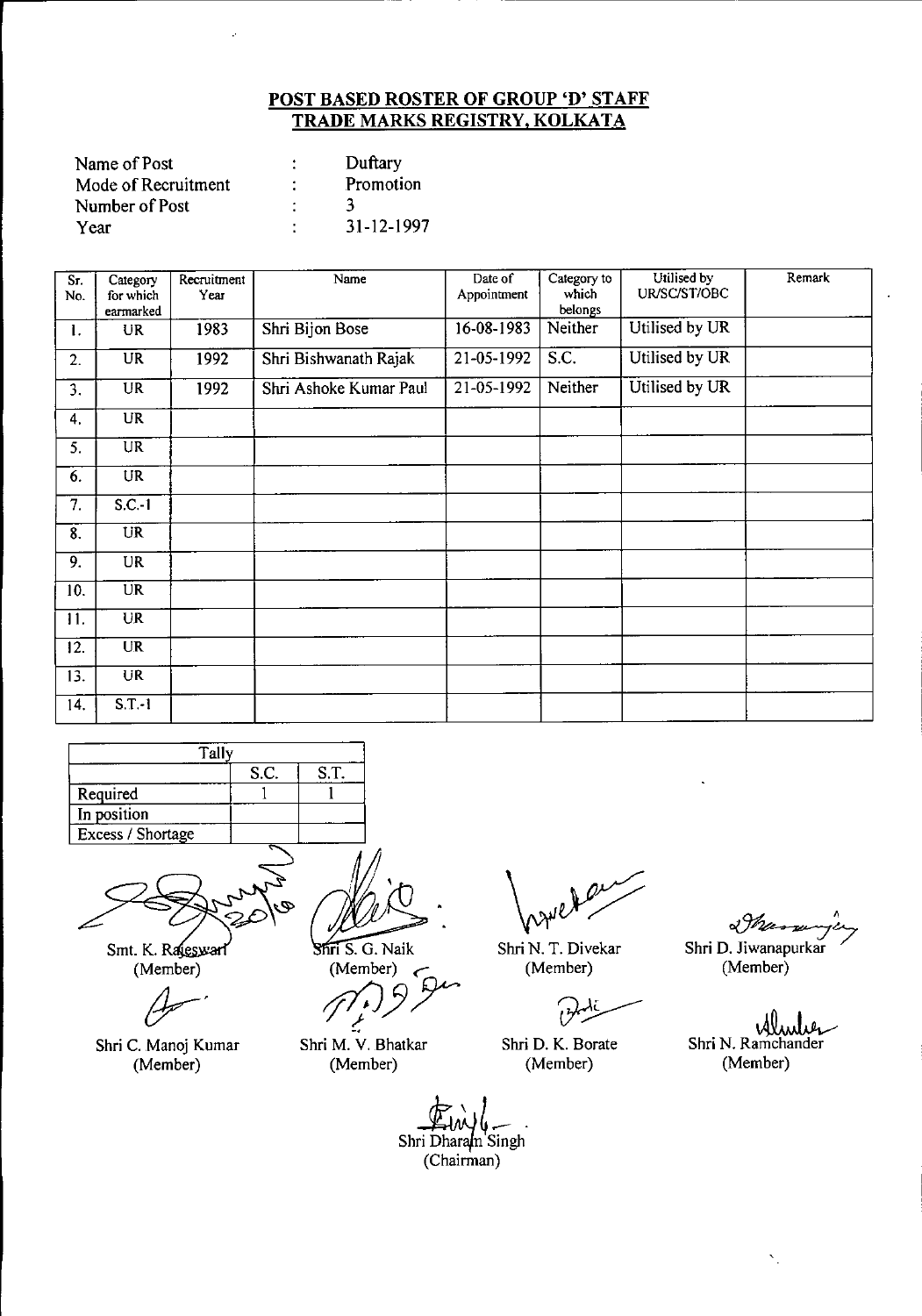| Name of Post        |   | Duftary    |
|---------------------|---|------------|
| Mode of Recruitment |   | Promotion  |
| Number of Post      |   |            |
| Year                | ٠ | 31-12-1998 |

| $\overline{\text{Sr}}$ .<br>No. | Category<br>for which<br>earmarked | Recruitment<br>Year | Name<br>$\mathbf{r}$   | Date of<br>Appointment | Category to<br>which<br>belongs | Utilised by<br>UR/SC/ST/OBC | Remark |
|---------------------------------|------------------------------------|---------------------|------------------------|------------------------|---------------------------------|-----------------------------|--------|
| 1.                              | <b>UR</b>                          | 1983                | Shri Bijon Bose        | 16-08-1983             | Neither                         | Utilised by UR              |        |
| 2.                              | <b>UR</b>                          | 1992                | Shri Bishwanath Rajak  | 21-05-1992             | S.C.                            | Utilised by UR              |        |
| 3.                              | <b>UR</b>                          | 1992                | Shri Ashoke Kumar Paul | 21-05-1992             | Neither                         | Utilised by UR              |        |
| 4.                              | <b>UR</b>                          |                     |                        |                        |                                 |                             |        |
| 5.                              | <b>UR</b>                          |                     |                        |                        |                                 |                             |        |
| 6.                              | <b>UR</b>                          |                     |                        |                        |                                 |                             |        |
| 7.                              | $S.C.-1$                           |                     |                        |                        |                                 |                             |        |
| 8.                              | <b>UR</b>                          |                     |                        |                        |                                 |                             |        |
| 9.                              | <b>UR</b>                          |                     |                        |                        |                                 |                             |        |
| 10.                             | <b>UR</b>                          |                     |                        |                        |                                 |                             |        |
| 11.                             | $\overline{\text{UR}}$             |                     |                        |                        |                                 |                             |        |
| 12.                             | <b>UR</b>                          |                     |                        |                        |                                 |                             |        |
| 13.                             | <b>UR</b>                          |                     |                        |                        |                                 |                             |        |
| 14.                             | $S.T.-1$                           |                     |                        |                        |                                 |                             |        |

| Tally             |      |      |
|-------------------|------|------|
|                   | S.C. | S.T. |
| Required          |      |      |
| In position       |      |      |
| Excess / Shortage |      |      |
|                   |      |      |

Smt. K. Rajeswarj  $(Member)$ 

*.(}r'*

Shri C. Manoj Kumar (Member)

Shri S. G. Naik

(Member)

*ij1JJ3r~*

Shri M. V. Bhatkar (Member)

Shri Dharam Singh<br>(Chairman)

Ø

Shri N. T. Divekar (Member)

رم

Shri D. K. Borate (Member)

Dhana

Shri D. Jiwanapurkar (Member)

Shri N. Ramchander (Member)

 $\mathbb{R}^3$ 

 $\sim$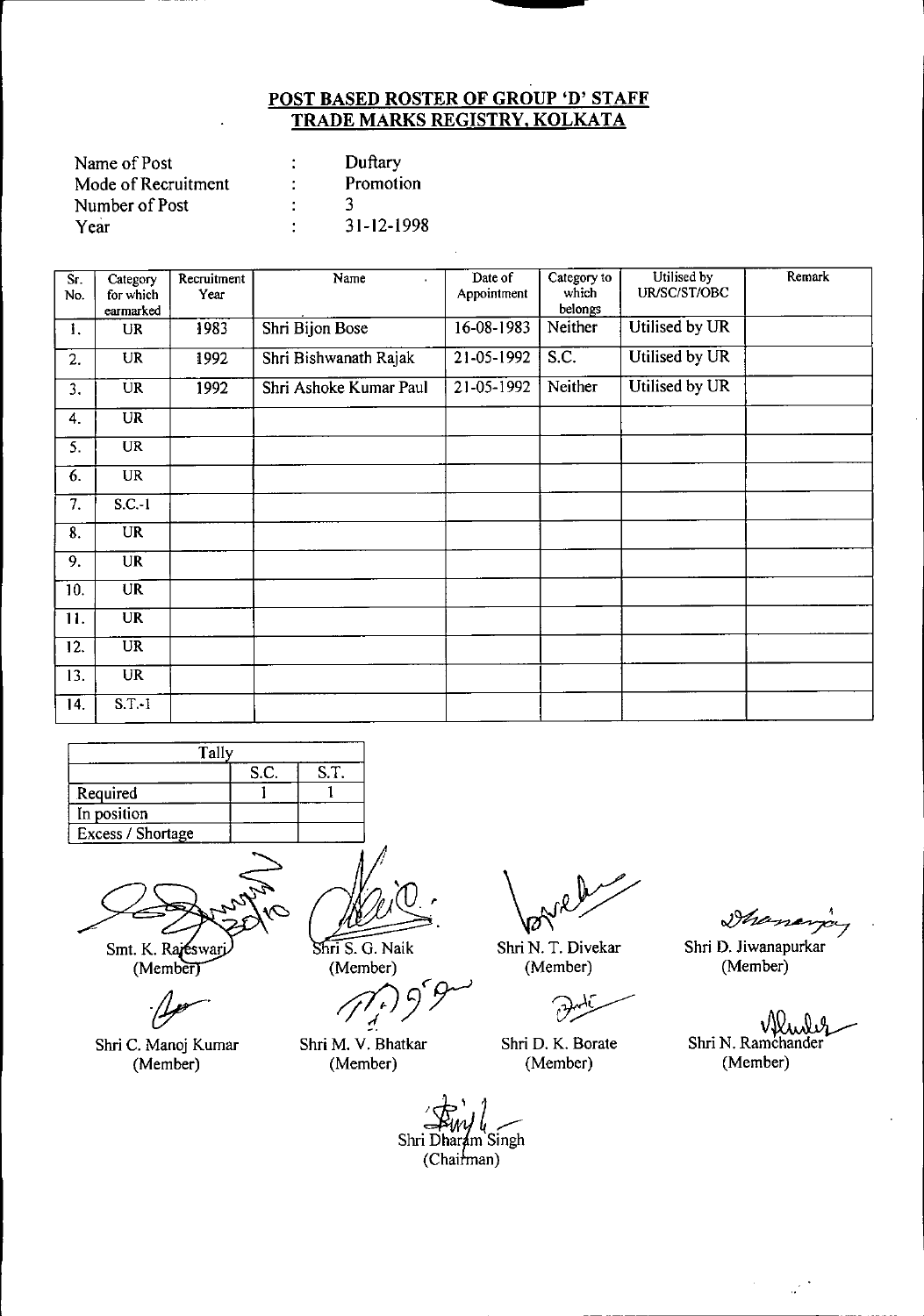| Name of Post        | Duftary    |
|---------------------|------------|
| Mode of Recruitment | Promotion  |
| Number of Post      |            |
| Year                | 31-12-1999 |

| Sr.<br>No.                | Category<br>for which<br>earmarked | Recruitment<br>Year | Name                   | Date of<br>Appointment | Category to<br>which<br>belongs | Utilised by<br>UR/SC/ST/OBC | Remark |
|---------------------------|------------------------------------|---------------------|------------------------|------------------------|---------------------------------|-----------------------------|--------|
| 1.                        | <b>UR</b>                          | 1983                | Shri Bijon Bose        | 16-08-1983             | Neither                         | Utilised by UR              |        |
| 2.                        | <b>UR</b>                          | 1992                | Shri Bishwanath Rajak  | 21-05-1992             | S.C.                            | Utilised by UR              |        |
| 3.                        | <b>UR</b>                          | 1992                | Shri Ashoke Kumar Paul | 21-05-1992             | Neither                         | Utilised by UR              |        |
| 4.                        | <b>UR</b>                          |                     |                        |                        |                                 |                             |        |
| 5.                        | $\overline{UR}$                    |                     |                        |                        |                                 |                             |        |
| 6.                        | <b>UR</b>                          |                     |                        |                        |                                 |                             |        |
| 7.                        | $S.C.-1$                           |                     |                        |                        |                                 |                             |        |
| $\overline{\mathbf{8}}$ . | $\overline{\text{UR}}$             |                     |                        |                        |                                 |                             |        |
| 9.                        | <b>UR</b>                          |                     |                        |                        |                                 |                             |        |
| 10.                       | $\overline{UR}$                    |                     |                        |                        |                                 |                             |        |
| 11.                       | <b>UR</b>                          |                     |                        |                        |                                 |                             |        |
| 12.                       | UR                                 |                     |                        |                        |                                 |                             |        |
| 13.                       | <b>UR</b>                          |                     |                        |                        |                                 |                             |        |
| 14.                       | $S.T.-1$                           |                     |                        |                        |                                 |                             |        |

| Tally             |  |  |  |  |  |
|-------------------|--|--|--|--|--|
| S.T.<br>S.C.      |  |  |  |  |  |
| Required          |  |  |  |  |  |
| In position       |  |  |  |  |  |
| Excess / Shortage |  |  |  |  |  |
|                   |  |  |  |  |  |

Smt. K. Rajeswari<br>(Member)

*(Jr.*

Shri C. Manoj Kumar (Member)

Shri S. G. Naik (Member)

*77/JJ'T*

Shri M. V. Bhatkar (Member)

 $\mathcal{P}$ 

Shri N. T. Divekar (Member)

 $\partial z$ 

Shri D. K. Borate (Member)

Dhane Shri D. Jiwanapurkar (Member)

Shri N. Ramchander (Member)

*sample*<br>Shri Dharam Singh<br>(Chairman)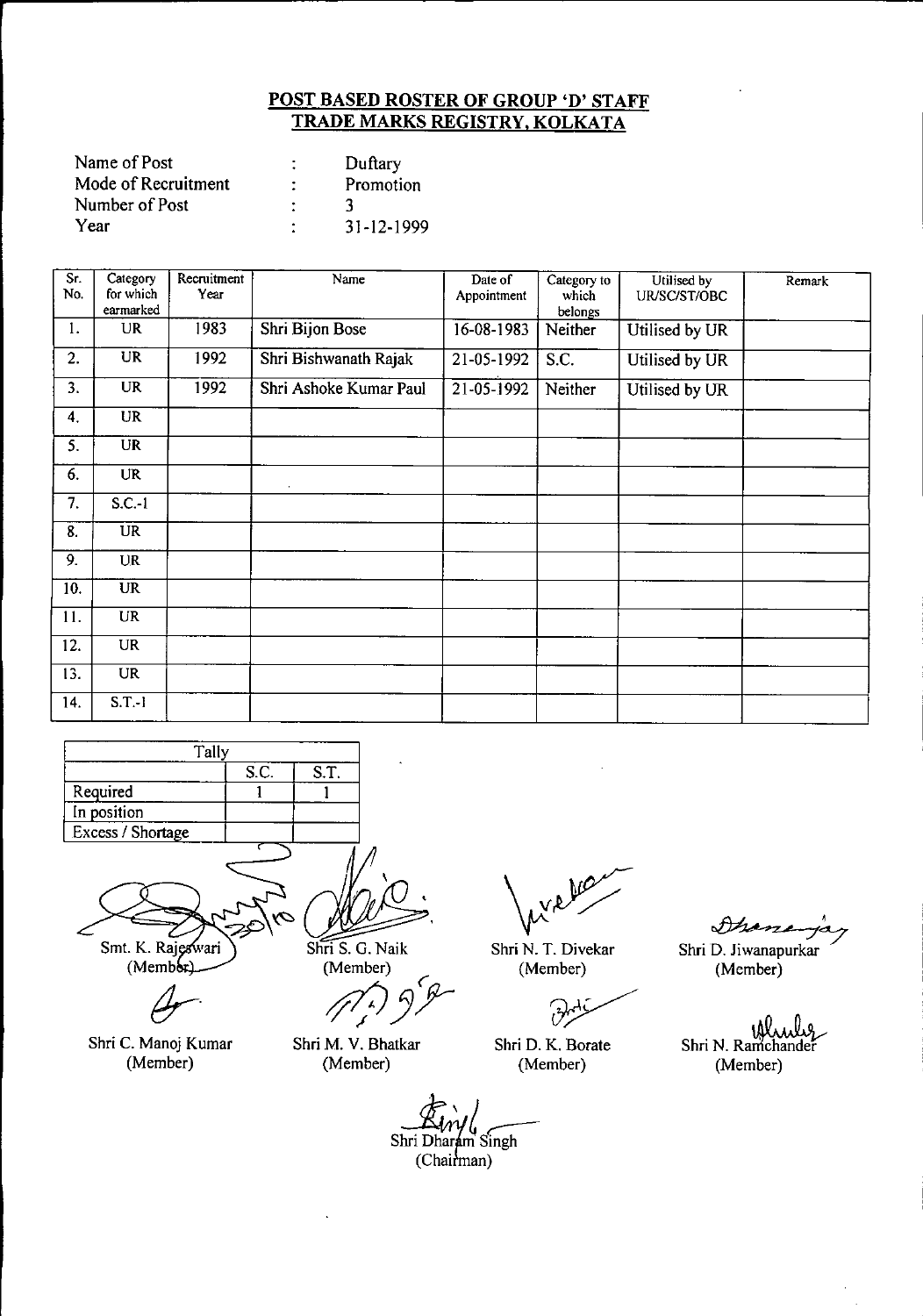| Name of Post        | Duftary    |
|---------------------|------------|
| Mode of Recruitment | Promotion  |
| Number of Post      |            |
| Year                | 31-12-2000 |

| Sr.<br>No. | Category<br>for which<br>earmarked | Recruitment<br>Year | Name                   | Date of<br>Appointment | Category to<br>which<br>belongs | Utilised by<br>UR/SC/ST/OBC | Remark |
|------------|------------------------------------|---------------------|------------------------|------------------------|---------------------------------|-----------------------------|--------|
| 1.         | <b>UR</b>                          | 1983                | Shri Bijon Bose        | $16 - 08 - 1983$       | Neither                         | Utilised by UR              |        |
| 2.         | <b>UR</b>                          | 1992                | Shri Bishwanath Rajak  | 21-05-1992             | S.C.                            | Utilised by UR              |        |
| 3.         | <b>UR</b>                          | 1992                | Shri Ashoke Kumar Paul | 21-05-1992             | Neither                         | Utilised by UR              |        |
| 4.         | <b>UR</b>                          |                     |                        |                        |                                 |                             |        |
| 5.         | <b>UR</b>                          |                     |                        |                        |                                 |                             |        |
| 6.         | <b>UR</b>                          |                     |                        |                        |                                 |                             |        |
| 7.         | $S.C.-1$                           |                     |                        |                        |                                 |                             |        |
| 8.         | $\overline{\text{UR}}$             |                     |                        |                        |                                 |                             |        |
| 9.         | <b>UR</b>                          |                     |                        |                        |                                 |                             |        |
| 10.        | $\overline{\text{UR}}$             |                     |                        |                        |                                 |                             |        |
| 11.        | UR                                 |                     |                        |                        |                                 |                             |        |
| 12.        | <b>UR</b>                          |                     |                        |                        |                                 |                             |        |
| 13.        | <b>UR</b>                          |                     |                        |                        |                                 |                             |        |
| 14.        | $S.T.-1$                           |                     |                        |                        |                                 |                             |        |

| Tally             |      |      |
|-------------------|------|------|
|                   | S.C. | S.T. |
| Required          |      |      |
| In position       |      |      |
| Excess / Shortage |      |      |
|                   |      |      |

Smt. K. Rajeswa (Member)

Shri C. Manoj Kumar (Member)

Shri S. G. Naik (Member) *~3r*

.<br>مبر<br>م Shri M. V. Bhatkar (Member)

Shri<sup>W</sup>. T. Divekar

(Member)

(Member)

Ů Shri D. K. Borate

Shri N. Ramchande

(Member)

Shri D. Jiwanapurkar (Member)

Dhe

Shri Dharam Singh (Chairman)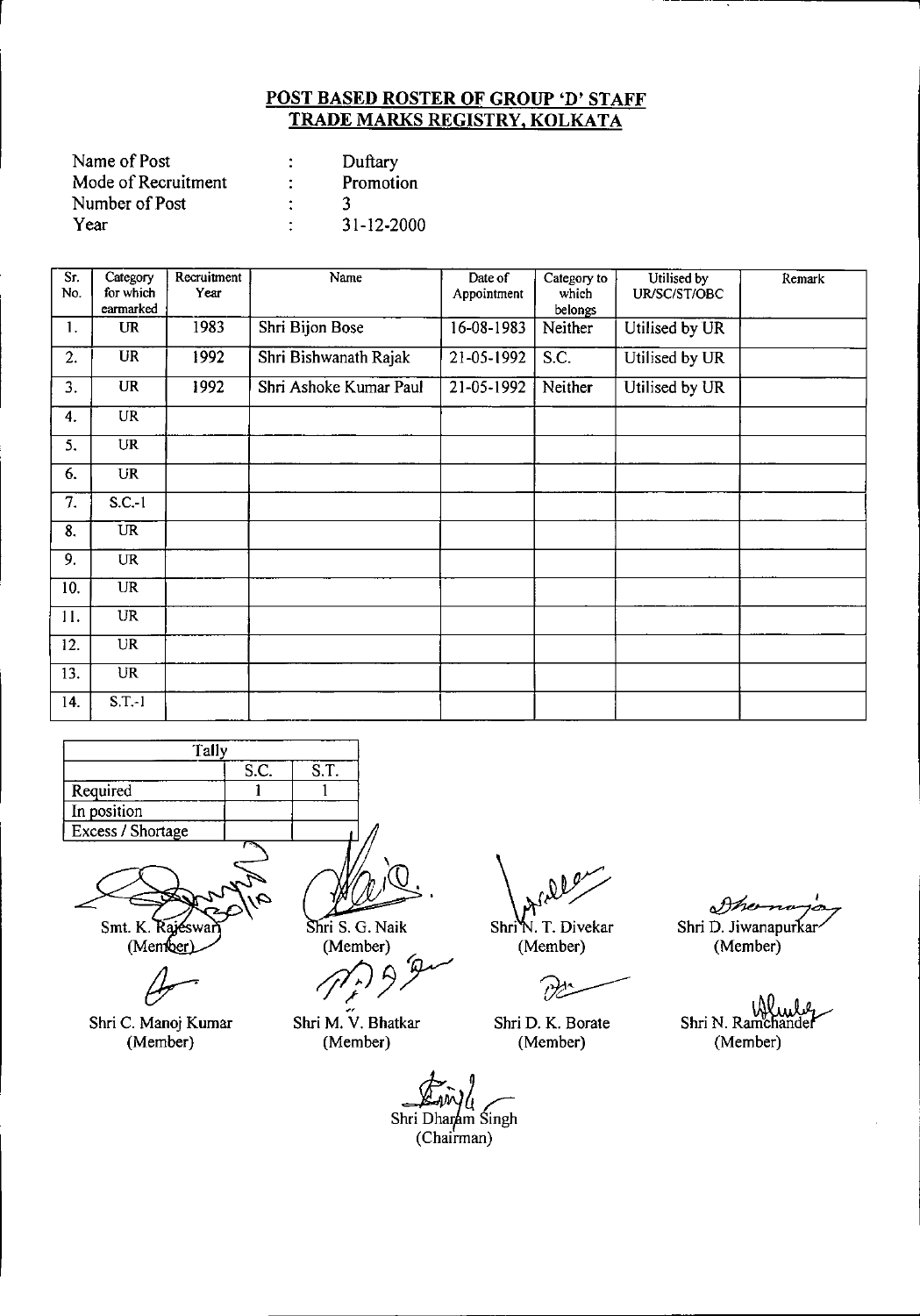| Name of Post        |    | Duftary          |
|---------------------|----|------------------|
| Mode of Recruitment | ٠  | Promotion        |
| Number of Post      |    |                  |
| Year                | ٠. | $31 - 12 - 2001$ |

| Sr.<br>No.       | Category<br>for which<br>earmarked | Recruitment<br>Year | Name                   | Date of<br>Appointment   | Category to<br>which<br>belongs | Utilised by<br>UR/SC/ST/OBC | Remark |
|------------------|------------------------------------|---------------------|------------------------|--------------------------|---------------------------------|-----------------------------|--------|
| 1.               | <b>UR</b>                          | 1983                | Shri Bijon Bose        | 16-08-1983               | Neither                         | Utilised by UR              |        |
| 2.               | <b>UR</b>                          | 1992                | Shri Bishwanath Rajak  | 21-05-1992               | S.C.                            | Utilised by UR              |        |
| 3.               | $\overline{\text{UR}}$             | 1992                | Shri Ashoke Kumar Paul | $\overline{21}$ -05-1992 | Neither                         | Utilised by UR              |        |
| 4.               | $\overline{UR}$                    |                     |                        |                          |                                 |                             |        |
| 5.               | <b>UR</b>                          |                     |                        |                          |                                 |                             |        |
| 6.               | UR                                 |                     |                        |                          |                                 |                             |        |
| $\overline{7}$ . | $S.C.-1$                           |                     |                        |                          |                                 |                             |        |
| 8.               | $\overline{UR}$                    |                     |                        |                          |                                 |                             |        |
| 9.               | <b>UR</b>                          |                     |                        |                          |                                 |                             |        |
| 10.              | <b>UR</b>                          |                     |                        |                          |                                 |                             |        |
| 11.              | UR <sup>1</sup>                    |                     |                        |                          |                                 |                             |        |
| 12.              | $\overline{\text{UR}}$             |                     |                        |                          |                                 |                             |        |
| 13.              | <b>UR</b>                          |                     |                        |                          |                                 |                             |        |
| 14.              | $S.T.-1$                           |                     |                        |                          |                                 |                             |        |

| Tally             |      |      |
|-------------------|------|------|
|                   | S.C. | S.T. |
| Required          |      |      |
| In position       |      |      |
| Excess / Shortage |      |      |
|                   |      |      |

Smt. K. Rajeswari (Member)

*(Y-'*

Shri C. Manoj Kumar (Member)

 $\mathbf{r}$ 

Shri S. G. Naik (Member)

*!flPJY*

Shri M. V. Bhatkar (Member)

*~.t* Shri Dhafam Singh (Chalrman)

Shri N. T. Divekar (Member)

بيركن

Shri D. K. Borate (Member)

*o!Jk-."'/7* Shri D. Jiwanapurkar

(Member)

~. Shri N. Ramchande (Member)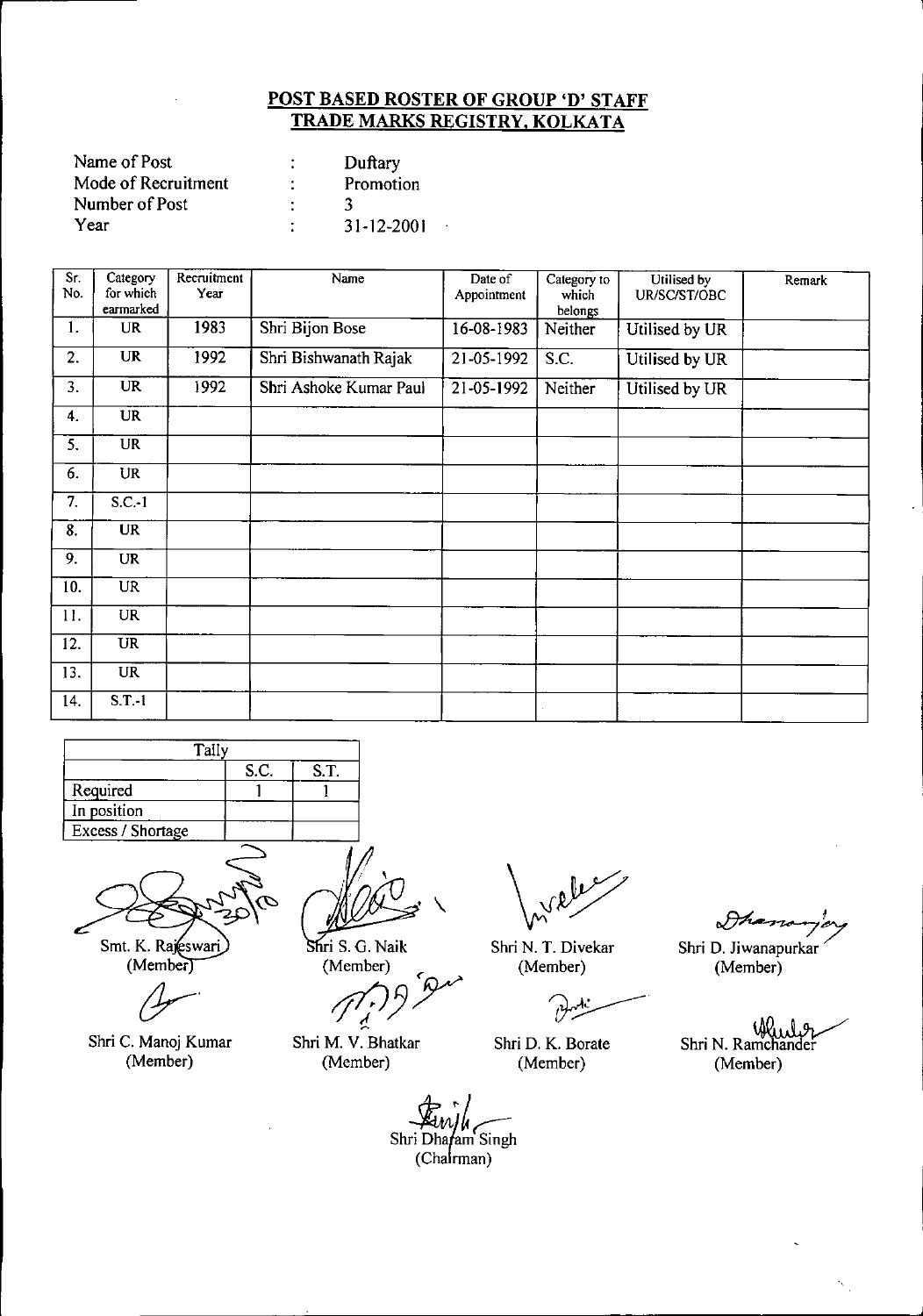| Name of Post        |   | Duftary          |
|---------------------|---|------------------|
| Mode of Recruitment |   | Promotion        |
| Number of Post      |   |                  |
| Year                | ٠ | $31 - 12 - 2002$ |

| Sr.<br>No.        | Category<br>for which  | Recruitment<br>Year | Name                   | Date of<br>Appointment | Category to<br>which | Utilised by<br>UR/SC/ST/OBC | Remark |
|-------------------|------------------------|---------------------|------------------------|------------------------|----------------------|-----------------------------|--------|
|                   | earmarked              |                     |                        |                        | belongs              |                             |        |
| 1.                | <b>UR</b>              | 1983                | Shri Bijon Bose        | 16-08-1983             | Neither              | Utilised by UR              |        |
| 2.                | <b>UR</b>              | 1992                | Shri Bishwanath Rajak  | 21-05-1992             | S.C.                 | Utilised by UR              |        |
| 3.                | <b>UR</b>              | 1992                | Shri Ashoke Kumar Paul | 21-05-1992             | Neither              | Utilised by UR              |        |
| 4.                | UR                     |                     |                        |                        |                      |                             |        |
| 5.                | <b>UR</b>              |                     |                        |                        |                      |                             |        |
| 6.                | <b>UR</b>              |                     |                        |                        |                      |                             |        |
| 7.                | S.C.1                  |                     |                        |                        |                      |                             |        |
| 8.                | $\overline{\text{UR}}$ |                     |                        |                        |                      |                             |        |
| 9.                | <b>UR</b>              |                     |                        |                        |                      |                             |        |
| 10.               | <b>UR</b>              |                     |                        |                        |                      |                             |        |
| 11.               | <b>UR</b>              |                     |                        |                        |                      |                             |        |
| 12.               | $\overline{\text{UR}}$ |                     |                        |                        |                      |                             |        |
| $\overline{13}$ . | <b>UR</b>              |                     |                        |                        |                      |                             |        |
| 14.               | $S.T.-1$               |                     |                        |                        |                      |                             |        |

| Tally             |      |      |
|-------------------|------|------|
|                   | S.C. | S.T. |
| Required          |      |      |
| In position       |      |      |
| Excess / Shortage |      |      |
|                   |      |      |

Smt. K. (Me

 $\mathcal C$ 

Shri C. Manoj Kumar (Member)

ri S. G. Naik (Member)

*ifl/JJY*

Shri M. V. Bhatkar (Member)

*E.;rt~* Shri Dharam Singh (Chairman)

عملا

Shri N. T. Divekar (Member)

 $\partial t$ 

Shri D. K. Borate (Member)

 $8$ pane

Shri D. Jiwanapurkar (Member)

Shri N. Ramchander (Member)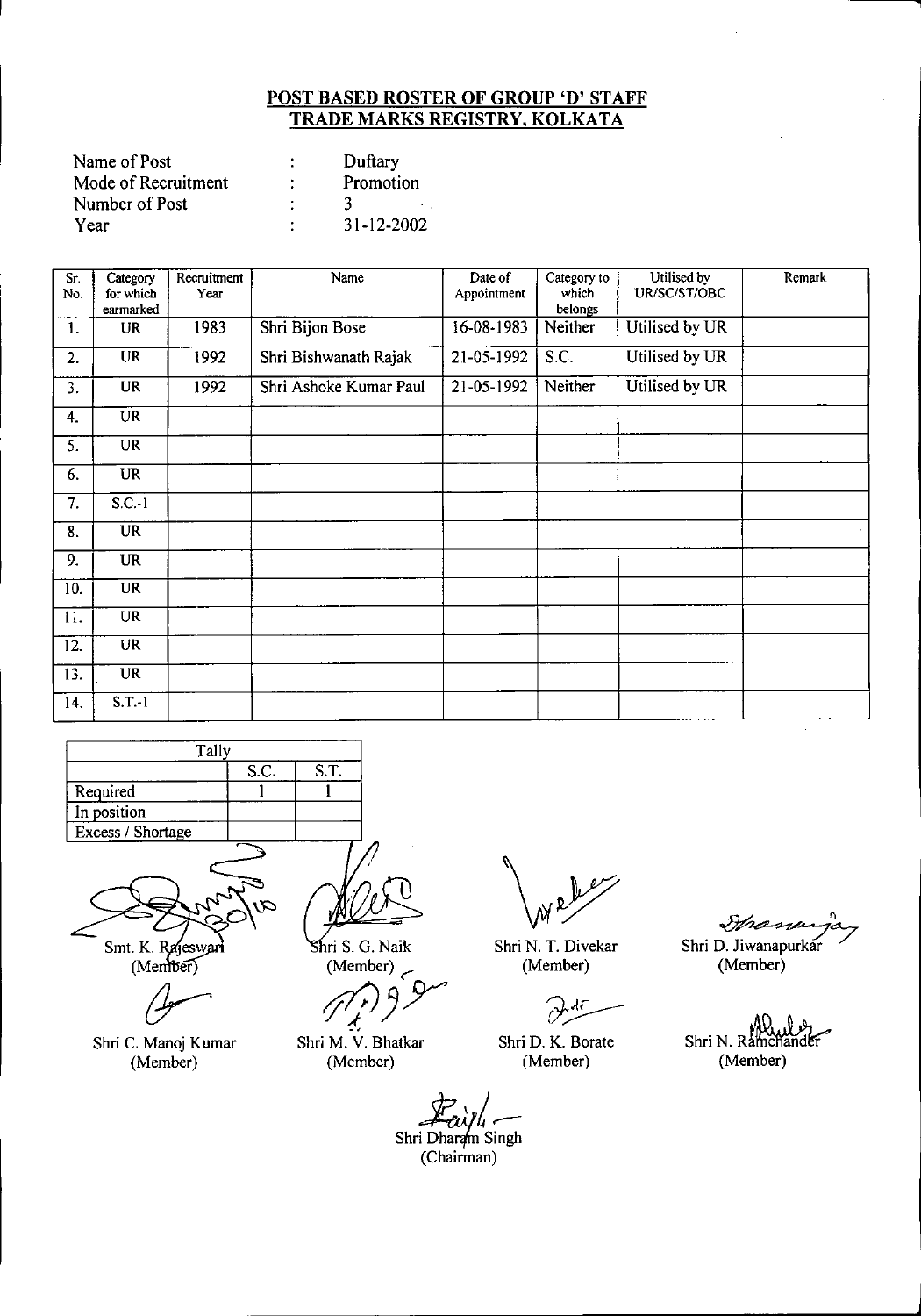| Name of Post        |   | Duftary    |
|---------------------|---|------------|
| Mode of Recruitment | ÷ | Promotion  |
| Number of Post      |   |            |
| Year                |   | 31-12-2003 |

| $\overline{\text{Sr}}$<br>No. | Category<br>for which  | Recruitment<br>Year | Name                   | Date of<br>Appointment | Category to<br>which | Utilised by<br>UR/SC/ST/OBC | Remark |
|-------------------------------|------------------------|---------------------|------------------------|------------------------|----------------------|-----------------------------|--------|
|                               | earmarked              |                     |                        |                        | belongs              |                             |        |
| 1.                            | <b>UR</b>              | 1983                | Shri Bijon Bose        | 16-08-1983             | Neither              | Utilised by UR              |        |
| 2.                            | <b>UR</b>              | 1992                | Shri Bishwanath Rajak  | 21-05-1992             | S.C.                 | Utilised by UR              |        |
| 3 <sub>1</sub>                | <b>UR</b>              | 1992                | Shri Ashoke Kumar Paul | 21-05-1992             | Neither              | Utilised by UR              |        |
| 4.                            | <b>UR</b>              |                     |                        |                        |                      |                             |        |
| 5.                            | $\overline{\text{UR}}$ |                     |                        |                        |                      |                             |        |
| 6.                            | <b>UR</b>              |                     |                        |                        |                      |                             |        |
| 7.                            | S.C.1                  |                     |                        |                        |                      |                             |        |
| $\overline{8}$ .              | <b>UR</b>              |                     |                        |                        |                      |                             |        |
| 9.                            | <b>UR</b>              |                     |                        |                        |                      |                             |        |
| 10.                           | <b>UR</b>              |                     |                        |                        |                      |                             |        |
| 11.                           | <b>UR</b>              |                     |                        |                        |                      |                             |        |
| 12.                           | <b>UR</b>              |                     |                        |                        |                      |                             |        |
| 13.                           | <b>UR</b>              |                     |                        |                        |                      |                             |        |
| 14.                           | $S.T. -1$              |                     |                        |                        |                      |                             |        |

| Tally             |      |      |
|-------------------|------|------|
|                   | S.C. | S.T. |
| Required          |      |      |
| In position       |      |      |
| Excess / Shortage |      |      |

Smt. K. Rajeswa  $(Member)$ 

Shri C. Manoj Kumar

(Member)

8hri S. G. Naik (Member)

(Member)

;fTJ*JY'* م (م)<br>Shri M. V. Bhatka

(Member)

Shri D. K. Borate (Member)

Shri N. T. Divekar

Sheemanjay Shri D. Jiwanapurkar (Member)

Shri N. Ramchander (Member)

am Singh sm~Lingh

(Chairman)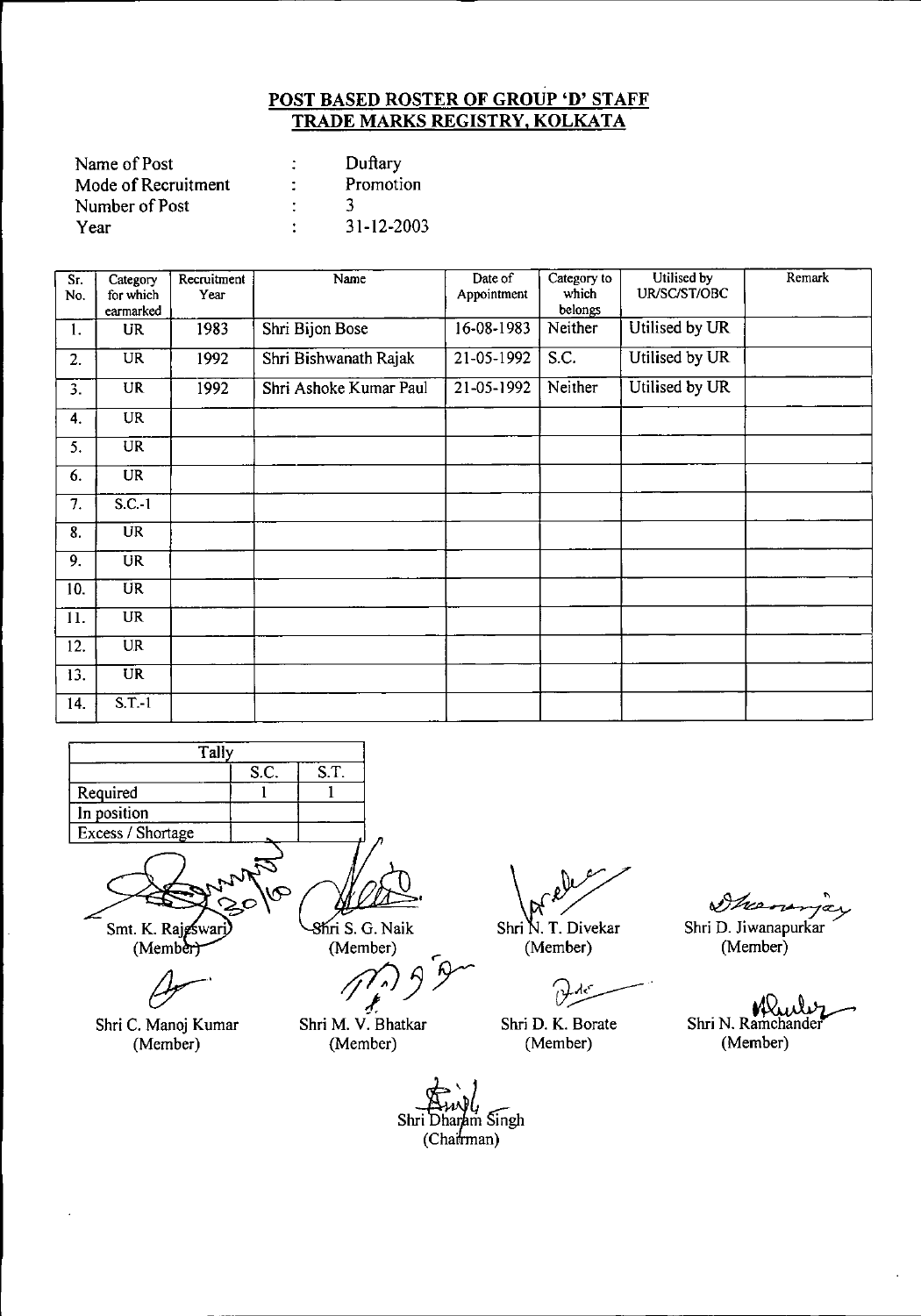| Name of Post        | Duftary          |
|---------------------|------------------|
| Mode of Recruitment | Promotion        |
| Number of Post      |                  |
| Year                | $31 - 12 - 2004$ |

| Sг.<br>No.       | Category<br>for which<br>earmarked | Recruitment<br>Year | Name                   | Date of<br>Appointment | Category to<br>which<br>belongs | Utilised by<br>UR/SC/ST/OBC | Remark |
|------------------|------------------------------------|---------------------|------------------------|------------------------|---------------------------------|-----------------------------|--------|
| 1.               | <b>UR</b>                          | 1983                | Shri Bijon Bose        | 16-08-1983             | Neither                         | Utilised by UR              |        |
| 2.               | <b>UR</b>                          | 1992                | Shri Bishwanath Rajak  | 21-05-1992             | $\overline{S}$ .C.              | Utilised by UR              |        |
| 3.               | $\overline{\text{UR}}$             | 1992                | Shri Ashoke Kumar Paul | 21-05-1992             | Neither                         | Utilised by UR              |        |
| 4.               | UR                                 |                     |                        |                        |                                 |                             |        |
| 5.               | UR                                 |                     |                        |                        |                                 |                             |        |
| 6.               | <b>UR</b>                          |                     |                        |                        |                                 |                             |        |
| $\overline{7}$ . | $S.C.-1$                           |                     |                        |                        |                                 |                             |        |
| 8.               | <b>UR</b>                          |                     |                        |                        |                                 |                             |        |
| 9.               | UR                                 |                     |                        |                        |                                 |                             |        |
| 10.              | <b>UR</b>                          |                     |                        |                        |                                 |                             |        |
| 11.              | <b>UR</b>                          |                     |                        |                        |                                 |                             |        |
| 12.              | <b>UR</b>                          |                     |                        |                        |                                 |                             |        |
| 13.              | UR                                 |                     |                        |                        |                                 |                             |        |
| 14.              | $S.T.-1$                           |                     |                        |                        |                                 |                             |        |

| Tally             |      |      |
|-------------------|------|------|
|                   | S.C. | S.T. |
| Required          |      |      |
| In position       |      |      |
| Excess / Shortage |      |      |
|                   |      |      |

Smt. K. Rajeswar  $(Membef)$ 

Shri C. Manoj Kumar (Member)

Shri M. V. Bhatkar (Member)

Shri S. G. Naik

(Member)

Shri N. T. Divekar (Member)

Shri D. K. Borate (Member)

(Member)

*cJY~7* Shri D. Jiwanapurkar

عمل الملكانيا<br>Shri N. Ramchander (Member)

'>.

Shri Dharam Singh  $(Cha**f**man)$